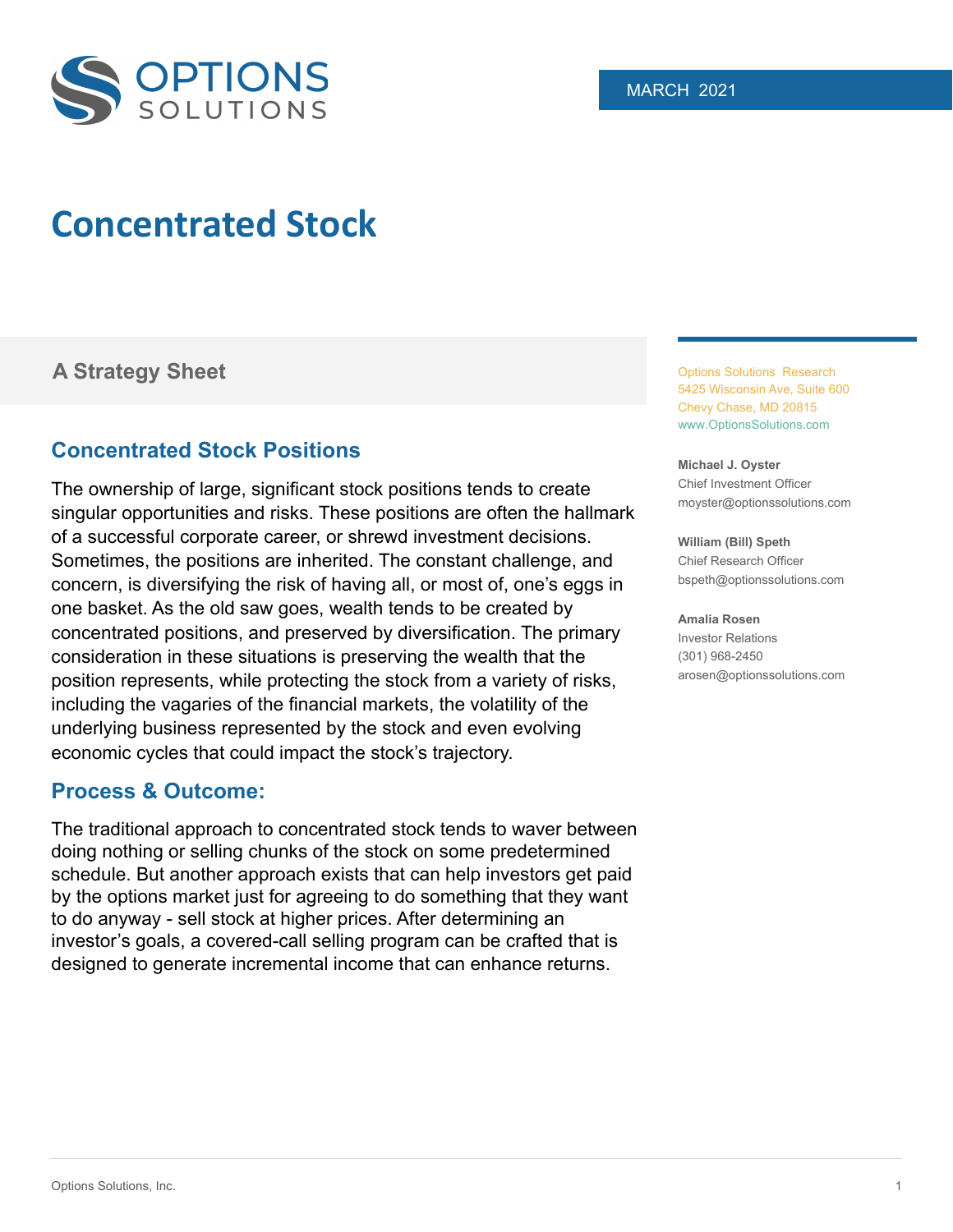#### **Process and Outcome** *continuation***:**

The goal of the covered-call strategy is ensuring that investors are always making decisions for themselves, rather than leaving that to the stock market.

If a stock is at \$50, for example, an investor could opt to sell a call option with a strike price of \$60 that expires in three months. In return, the investor would collect an options premium of say \$2 per share, creating a potential effective sale price of \$62. If the stock price remained below the call strike price of \$60, the investor would keep the options premium. Should the stock price exceed the strike price at expiration, the investor could allow the stock to be sold at \$60, or perhaps buy the call back and "roll" to a higher strike price in a more distant month.

The sale of an option against a stock generates what we call a "conditional dividend" payment. What is the condition of the dividend? The investor must be willing to sell the stock at the predetermined sales price. In return for making that decision, the investor collects the amount of money that was received for selling the call. The strategy can create taxable events and it is important to consult a tax advisor.



After a Period of Time